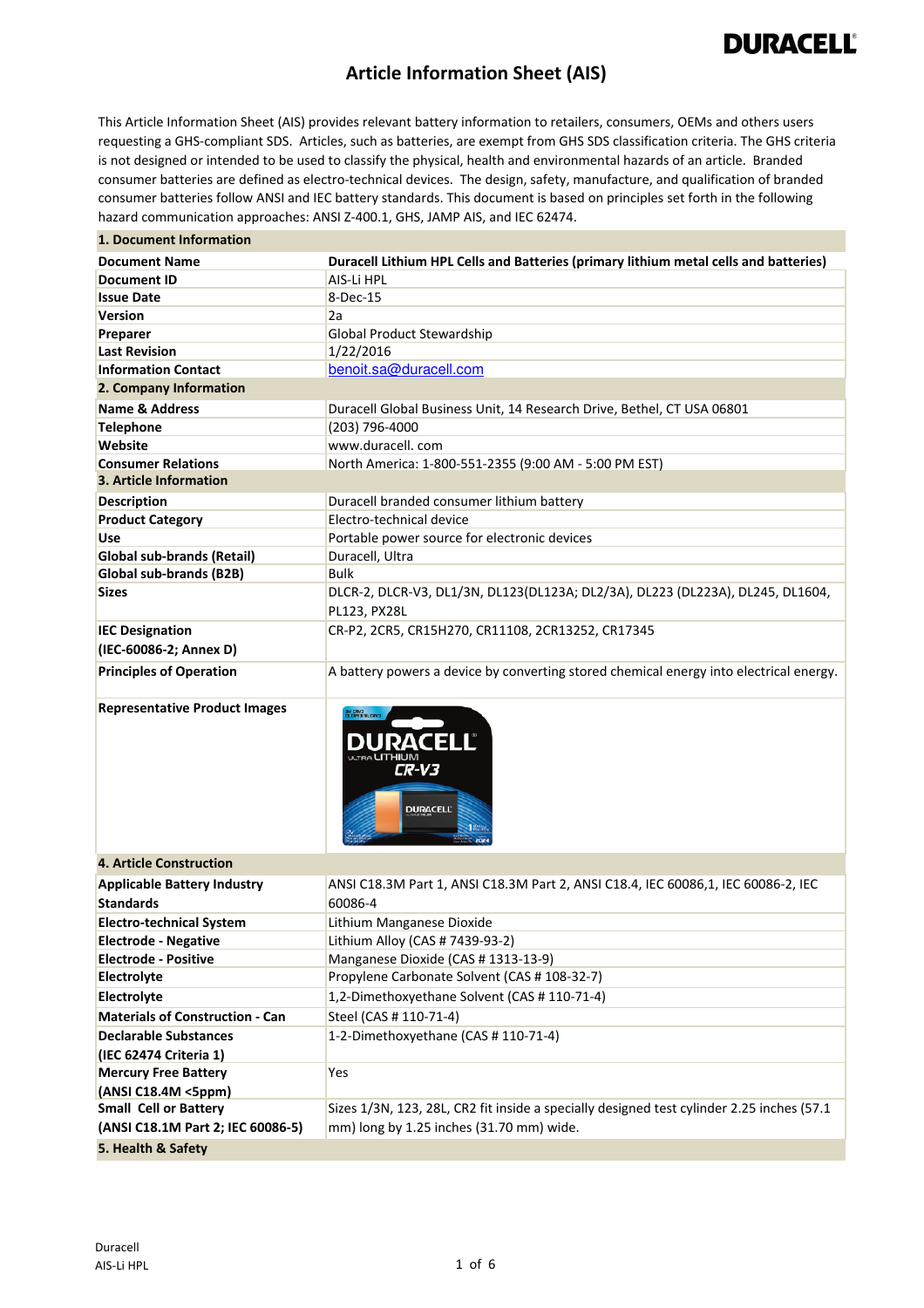

| Ingestion                                     | Required for sizes 1/3N, 123, 28L, CR2: Keep away from children. If swallowed,<br>consult a physician immediately.                                                                                                                                                                                                                                                                                                                                                                                                                                                                                                                                                                                                                                                                                                                                                                                          |
|-----------------------------------------------|-------------------------------------------------------------------------------------------------------------------------------------------------------------------------------------------------------------------------------------------------------------------------------------------------------------------------------------------------------------------------------------------------------------------------------------------------------------------------------------------------------------------------------------------------------------------------------------------------------------------------------------------------------------------------------------------------------------------------------------------------------------------------------------------------------------------------------------------------------------------------------------------------------------|
| <b>Normal Conditions of Use</b>               | Exposure to contents inside the sealed battery will not occur unless the battery leaks,<br>is exposed to high temperatures, or is mechanically abused.                                                                                                                                                                                                                                                                                                                                                                                                                                                                                                                                                                                                                                                                                                                                                      |
| Note to Physician                             | Cell Ingestion: Batteries lodged in the esophagus should be removed immediately<br>since leakage, caustic burns and perforation can occur as soon as two hours after<br>ingestion. Irritation to the internal/external mouth areas may occur following<br>exposure to a leaking battery. Published reports recommend removal from the<br>esophagus should be done endoscopically (under direct visualization). Batteries<br>beyond the esophagus need not be retrieved unless there are signs of injury to the GI<br>tract or a large diameter battery fails to pass the pylorus. If asymptomatic, follow-up x-<br>rays are necessary only to confirm the passage of larger batteries. Confirmation by<br>stool inspection is preferable under most circumstances. For information on<br>treatment, call the NATIONAL BATTERY INGESTION HOTLINE @ (202) 625-3333 collect,<br>day or night (USA calls only). |
| <b>First Aid - If swallowed</b>               | DO NOT GIVE IPECAC. Do not induce vomiting. Seek medical attention immediately.<br>USA: CALL NATIONAL BATTERY INGESTION HOTLINE @ (202) 625-3333 COLLECT, DAY<br>OR NIGHT. If mouth area irritation or burning has occurred, rinse mouth and<br>surrounding area with tepdi water for at least 15 minutes                                                                                                                                                                                                                                                                                                                                                                                                                                                                                                                                                                                                   |
| <b>First Aid - Eye Contact</b>                | Flush with running water for at least 30 minutes. Seek medical attention immediately.                                                                                                                                                                                                                                                                                                                                                                                                                                                                                                                                                                                                                                                                                                                                                                                                                       |
| <b>First Aid - Skin Contact</b>               | Remove contaminated clothing and flush skin with running water for at least 15<br>minutes. Seek medical attention if irritation persists.                                                                                                                                                                                                                                                                                                                                                                                                                                                                                                                                                                                                                                                                                                                                                                   |
| <b>First Aid - Inhalation</b>                 | Contents of leaking battery may be irritating to respiratory passages. Move to fresh<br>air. Seek medical attention if irritation persists.                                                                                                                                                                                                                                                                                                                                                                                                                                                                                                                                                                                                                                                                                                                                                                 |
| <b>Battery Safety Standards &amp; Testing</b> | Duracell lithium metal batteries meet the requirements of ANSI C18. 3M Part 2 and IEC<br>60086-4. These standards specify tests and requirements for lithium batteries to<br>ensure safe operation under normal use and reasonably foreseeable misuse. The test<br>regimes assess three conditions of safety. These are:<br>1-Intended use simulation: Partial use, vibration, thermal shock, and mechanical<br>shock<br>2-Reasonably foreseeable misuse: Incorrect installation, external short-circuit, free<br>fall (user-drop), over-discharge, and crush<br>3-Design consideration: Thermal abuse, mold stress                                                                                                                                                                                                                                                                                         |
| <b>Precautionary Statements</b>               | CAUTION: Keep batteries away from children. If swallowed, consult a physician at<br>once. For information on treatment, within North America call (202) 625-3333 collect.<br>Ingestion may lead to serious injury or death. Cell can explode or leak if heated,<br>disassembled, shorted, recharged, exposed to fire or high temperature or inserted<br>incorrectly. Keep in original package until ready to use. Do not carry batteries loose in<br>your pocket or purse.                                                                                                                                                                                                                                                                                                                                                                                                                                  |
| 6. Fire Hazard & Firefighting                 |                                                                                                                                                                                                                                                                                                                                                                                                                                                                                                                                                                                                                                                                                                                                                                                                                                                                                                             |
| <b>Fire Hazard</b>                            | Batteries may rupture or leak if involved in a fire.                                                                                                                                                                                                                                                                                                                                                                                                                                                                                                                                                                                                                                                                                                                                                                                                                                                        |
| <b>Extinguishing Media</b>                    | Use any extinguishing media appropriate for the surrounding area. For incipient<br>(beginning) fires, carbon dioxide extinguishers or copious amounts of water are<br>effective in cooling burning lithium metal batteries. If fire progresses to where lithium<br>metal is exposed (deep red flames), use a Class D extinguisher suitable for lithium<br>metal.                                                                                                                                                                                                                                                                                                                                                                                                                                                                                                                                            |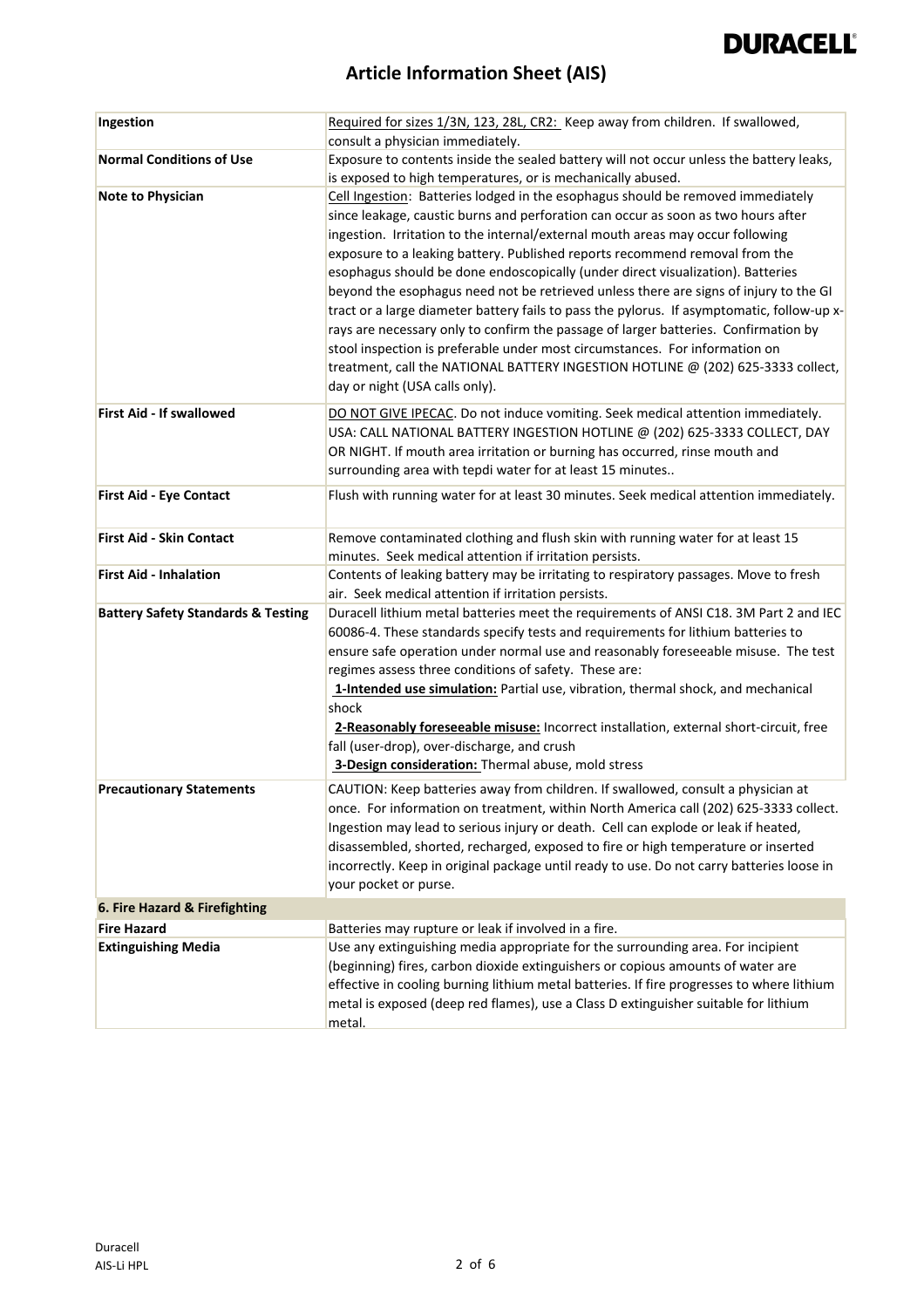# **DURACELL®**

| <b>Fires Involving Large Quantities of</b><br><b>Batteries</b>                  | Large quantities of batteries involved in a fire will rupture and release irritating fumes<br>from thermal degradation                                                                                                                                                                                                                                                                                                                                                                                                                                                                                                                                                                                                                                                           |
|---------------------------------------------------------------------------------|----------------------------------------------------------------------------------------------------------------------------------------------------------------------------------------------------------------------------------------------------------------------------------------------------------------------------------------------------------------------------------------------------------------------------------------------------------------------------------------------------------------------------------------------------------------------------------------------------------------------------------------------------------------------------------------------------------------------------------------------------------------------------------|
|                                                                                 | Use a Class "D" fire extinguisher or other smothering agent such as Lith-X, copper<br>powder or dry sand. If using water, use enough to smother the fire. Using an<br>insufficient amount of water will make the fire worse. Cooling exterior of batteries will<br>help prevent rupturing. Burning batteries generate toxic and corrosive lithium<br>hydroxide fumes. Firefighters should wear self-contained breathing apparatus.<br>Detailed information on fighting a lithium metal battery fire can be found in US DOT<br>Emergency Response Guide 138 (Substances-Water-Reactive).                                                                                                                                                                                          |
| 7. Handling & Storage                                                           |                                                                                                                                                                                                                                                                                                                                                                                                                                                                                                                                                                                                                                                                                                                                                                                  |
| <b>Handling Precautions</b>                                                     | Avoid mechanical and electrical abuse. Do not short circuit or install incorrectly.<br>Batteries may rupture or vent if disassembled, crushed, recharged or exposed to high<br>temperatures. Install batteries in accordance with equipment instructions.                                                                                                                                                                                                                                                                                                                                                                                                                                                                                                                        |
| <b>Storage Precautions</b>                                                      | Store batteries in a dry place at normal room temperature. Refrigeration does not<br>make them last longer.                                                                                                                                                                                                                                                                                                                                                                                                                                                                                                                                                                                                                                                                      |
| <b>Spills of Large Quantities of Loose</b><br><b>Batteries (unpackaged)</b>     | Notify spill personnel of large spills. Irritating and flammable vapors may be released<br>from leaking or ruptured batteries. Spread batteries apart to stop shorting. Eliminate<br>all ignition sources. Evacuate area and allow vapors to dissipate. Clean-up personnel<br>should wear appropriate personal protective equipment to avoid eye and skin contact<br>and inhalation of vapors or fumes. Increase ventilation. Carefully collect batteries and<br>place in appropriate container for disposal. Remove any spilled liquid with absorbent<br>material and contain for disposal.                                                                                                                                                                                     |
| 8. Disposal Considerations (GHS Section 13)                                     |                                                                                                                                                                                                                                                                                                                                                                                                                                                                                                                                                                                                                                                                                                                                                                                  |
| <b>Collection &amp; Proper Disposal</b>                                         | Dispose of used (or excess) batteries in compliance with federal, state/provincial and<br>local regulations. Do not accumulate large quantities of used batteries for disposal as<br>accumulations could cause batteries to short-circuit. Do not incinerate. In countries,<br>such as Canada and the EU, where there are regulations for the collection and<br>recycling of batteries, consumers should dispose of their used batteries into the<br>collection network at municipal depots and retailers. They should not dispose of<br>batteries with household trash.                                                                                                                                                                                                         |
|                                                                                 |                                                                                                                                                                                                                                                                                                                                                                                                                                                                                                                                                                                                                                                                                                                                                                                  |
| USA EPA RCRA (40 CFR 261)                                                       | "Charged" lithium metal batteries meet the criteria (D003 - Reactivity) of a hazardous<br>waste as defined under the Resource Conservation and Recovery Act (RCRA) 40 CRT<br>261.23. If recycled, lithium metal batteries are classified as Universal Waste.                                                                                                                                                                                                                                                                                                                                                                                                                                                                                                                     |
| USA DOT (49 CFR 173.184 (d))                                                    | d) Lithium cells or batteries shipped for disposal or recycling. A lithium cell or battery,<br>including a lithium cell or battery contained in equipment, that is transported by motor<br>vehicle to a permitted storage facility or disposal site, or for purposes of recycling, is<br>excepted from the testing and record keeping requirements of paragraph (a) and the<br>specification packaging requirements of paragraph (b)(3) of this section, when packed<br>in a strong outer packaging conforming to the requirements of §§173.24 and 173.24a.<br>A lithium cell or battery that meets the size, packaging, and hazard communication<br>conditions in paragraph (c)(1)-(3) of this section is excepted from subparts C through H<br>of part 172 of this subchapter. |
| California Universal Waste Rule (Cal.<br>Code Regs. Title 22, Div. 4.5, Ch. 23) | California prohibits disposal of batteries as trash (including household trash).                                                                                                                                                                                                                                                                                                                                                                                                                                                                                                                                                                                                                                                                                                 |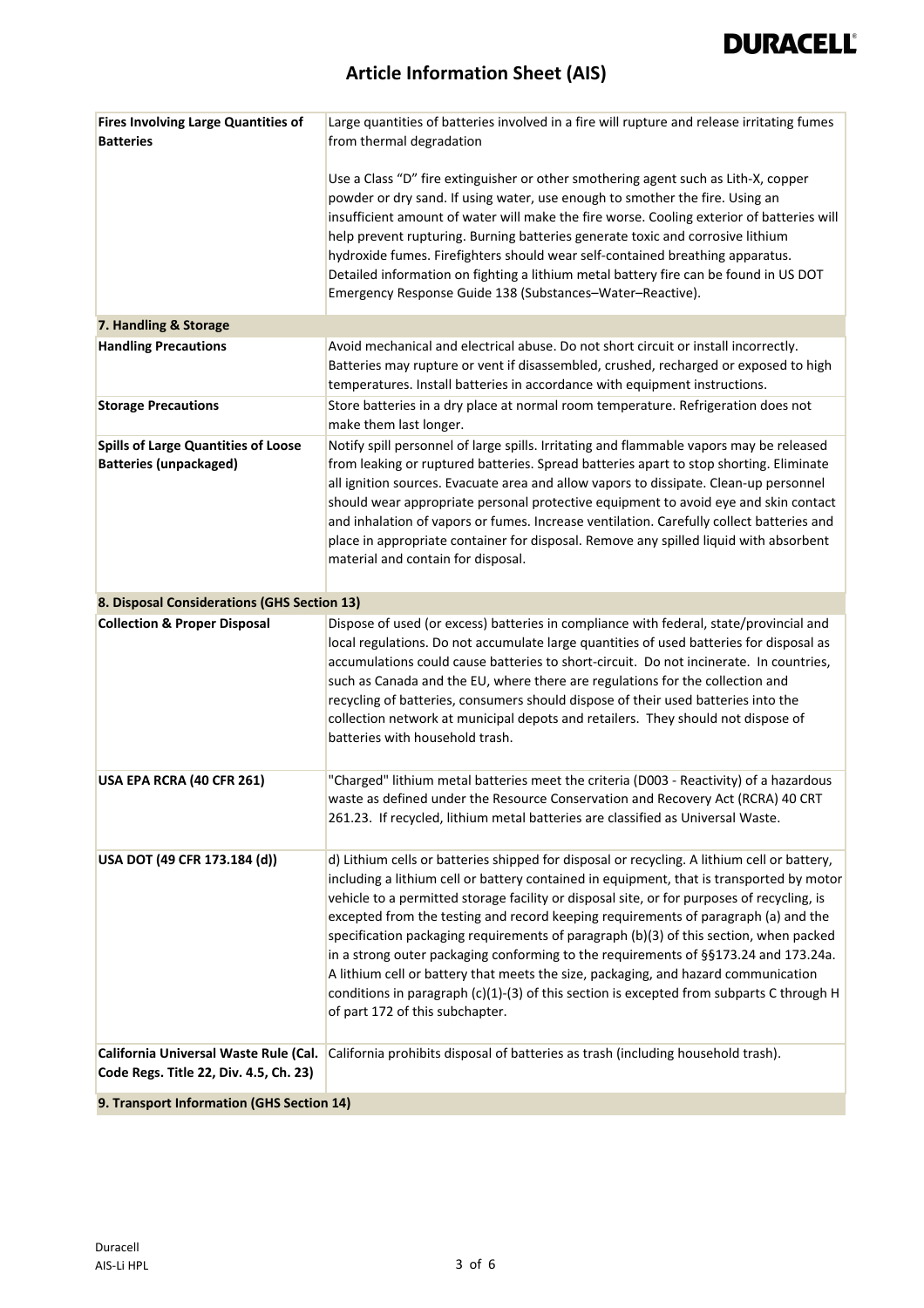| <b>Regulatory Status</b>                                         | Duracell lithium metal batteries are produced and delivered in accordance with                                    |                                                                      |             |                                                                                                   |  |
|------------------------------------------------------------------|-------------------------------------------------------------------------------------------------------------------|----------------------------------------------------------------------|-------------|---------------------------------------------------------------------------------------------------|--|
|                                                                  |                                                                                                                   |                                                                      |             | current IATA/ICAO regulations. Duracell lithium metal batteries can be by air shipped             |  |
|                                                                  | in accordance with ICAO or IATA. Persons who prepare or offer lithium batteries for                               |                                                                      |             |                                                                                                   |  |
|                                                                  | transport are required by regulation to be trained to the extent of their responsibility.                         |                                                                      |             |                                                                                                   |  |
|                                                                  | The information in this section is provided for informational purposes only. The                                  |                                                                      |             |                                                                                                   |  |
|                                                                  | transportation of lithium metal batteries is regulated by ICAO, IATA, IMO, ADR and US                             |                                                                      |             |                                                                                                   |  |
|                                                                  | DOT.                                                                                                              |                                                                      |             |                                                                                                   |  |
| <b>Total Lithium Content (grams)</b>                             | See below for each catalog number:                                                                                |                                                                      |             |                                                                                                   |  |
|                                                                  | <b>Catalog</b>                                                                                                    | <b>Total Lithium Content</b>                                         | <b>Type</b> | <b>Total Cell/Battery</b>                                                                         |  |
|                                                                  | No.                                                                                                               | (grams)                                                              |             | <b>Weight (grams)</b>                                                                             |  |
|                                                                  | <b>DL 1/3N</b>                                                                                                    | 0.06                                                                 | Cell        | 3                                                                                                 |  |
|                                                                  | <b>DL 123</b>                                                                                                     | 0.55                                                                 | Cell        | 17                                                                                                |  |
|                                                                  | <b>DL 223</b>                                                                                                     | 1.1                                                                  | Battery     | 38                                                                                                |  |
|                                                                  | <b>PX 28L</b>                                                                                                     | 0.12                                                                 |             | 9.4                                                                                               |  |
|                                                                  |                                                                                                                   |                                                                      | Battery     |                                                                                                   |  |
|                                                                  | $CR-V3$                                                                                                           | 1.4                                                                  | Battery     | 39                                                                                                |  |
|                                                                  | DL CR <sub>2</sub>                                                                                                | 0.26                                                                 | Cell        | 11                                                                                                |  |
|                                                                  | <b>DL 245</b>                                                                                                     | 1.1                                                                  | Battery     | 38.6                                                                                              |  |
|                                                                  | <b>DL 1604</b>                                                                                                    | 0.9                                                                  | Battery     | 34                                                                                                |  |
| <b>UN Identification Number/</b>                                 |                                                                                                                   | UN3090 Lithium metal batteries                                       |             |                                                                                                   |  |
| <b>Shipping Name</b>                                             |                                                                                                                   | UN3091 Lithium metal batteries packed with or contained in equipment |             |                                                                                                   |  |
| <b>UN 38.3 Transportation Tests</b>                              |                                                                                                                   |                                                                      |             | Duracell certifies that all of its lithium batteries meet the requirements of the UN              |  |
|                                                                  |                                                                                                                   |                                                                      |             | Manual of Tests and Criteria, Part III subsection 38.3. If you assemble these batteries           |  |
|                                                                  |                                                                                                                   |                                                                      |             | into larger battery packs, it is recommended that you perform the UN Tests to ensure              |  |
|                                                                  |                                                                                                                   | the requirements are met prior to shipment.                          |             |                                                                                                   |  |
|                                                                  |                                                                                                                   |                                                                      |             |                                                                                                   |  |
| <b>Special Provisions Conformance</b>                            |                                                                                                                   |                                                                      |             | Special regulatory provisions require batteries to be packaged in a manner that                   |  |
|                                                                  |                                                                                                                   |                                                                      |             | prevents the generation of a dangerous quantity of heat and short circuits.                       |  |
| <b>USA DOT Special Provision</b>                                 | 49 CFR 173.185(c) SP A101 (packed within equipment by air)                                                        |                                                                      |             |                                                                                                   |  |
| USA DOT Exceptions for Lithium Cells 40 CFR 173.185(d)           |                                                                                                                   |                                                                      |             |                                                                                                   |  |
| or Batteries Shipped for Disposal or                             |                                                                                                                   |                                                                      |             |                                                                                                   |  |
| <b>Recycling</b>                                                 |                                                                                                                   |                                                                      |             |                                                                                                   |  |
| Air Transport (IATA/ICAO) Packing                                | PI 968 - Lithium metal batteries (shipped alone)                                                                  |                                                                      |             |                                                                                                   |  |
| Instructions (57th edition/2016)                                 | PI 969 - Lithium metal batteries packed with equipment<br>PI 970 - Lithium metal batteries contained in equipment |                                                                      |             |                                                                                                   |  |
|                                                                  |                                                                                                                   |                                                                      |             |                                                                                                   |  |
|                                                                  | 188                                                                                                               |                                                                      |             |                                                                                                   |  |
| <b>Marine/Water Transport (IMDG)</b><br><b>Special Provision</b> |                                                                                                                   |                                                                      |             |                                                                                                   |  |
| <b>ADR/RID Special Provision</b>                                 | 188                                                                                                               |                                                                      |             |                                                                                                   |  |
|                                                                  |                                                                                                                   |                                                                      |             |                                                                                                   |  |
| <b>Passenger Air Travel</b>                                      |                                                                                                                   |                                                                      |             | Air travelers should consult the US Department of Transportation (DOT) Safety Travel              |  |
|                                                                  |                                                                                                                   |                                                                      |             | web site at http://safetravel.dot.gov for guidance regarding carry on of lithium                  |  |
|                                                                  | batteries.                                                                                                        |                                                                      |             |                                                                                                   |  |
| <b>Emergency Transportation Hotline</b>                          |                                                                                                                   |                                                                      |             | <b>CHEMTREC 24-Hour Emergency Response Hotline</b><br>Within the United States call +703-527-3887 |  |
|                                                                  |                                                                                                                   |                                                                      |             | Outside the United States, call +1 703-527-3887 (Collect)                                         |  |
|                                                                  |                                                                                                                   |                                                                      |             |                                                                                                   |  |
| 10. Regulatory Information (GHS Section 15)                      |                                                                                                                   |                                                                      |             |                                                                                                   |  |
| 10a. Battery Requirements                                        |                                                                                                                   |                                                                      |             |                                                                                                   |  |
| <b>USA EPA Mercury Containing &amp;</b>                          |                                                                                                                   | During the manufacturing process, no mercury is added.               |             |                                                                                                   |  |
| <b>Rechargeable Battery Management</b>                           |                                                                                                                   |                                                                      |             |                                                                                                   |  |
| <b>Act of 1996</b>                                               |                                                                                                                   |                                                                      |             |                                                                                                   |  |
| EU Battery Directive 2006/66/EC                                  |                                                                                                                   |                                                                      |             | Compliant with marking and substance restrictions for mercury (<0.0005%); cadmium                 |  |
| & amendment 2013/56/EU                                           |                                                                                                                   |                                                                      |             | (<0.0020%)I and lead (<0.0040%). EU retail and bulk packaging containing lithium                  |  |
|                                                                  |                                                                                                                   |                                                                      |             | metal batteries are marked with the special collection sysmbol in accordance with                 |  |
|                                                                  | Article 21.                                                                                                       |                                                                      |             |                                                                                                   |  |
| 10b. General Requirements                                        |                                                                                                                   |                                                                      |             |                                                                                                   |  |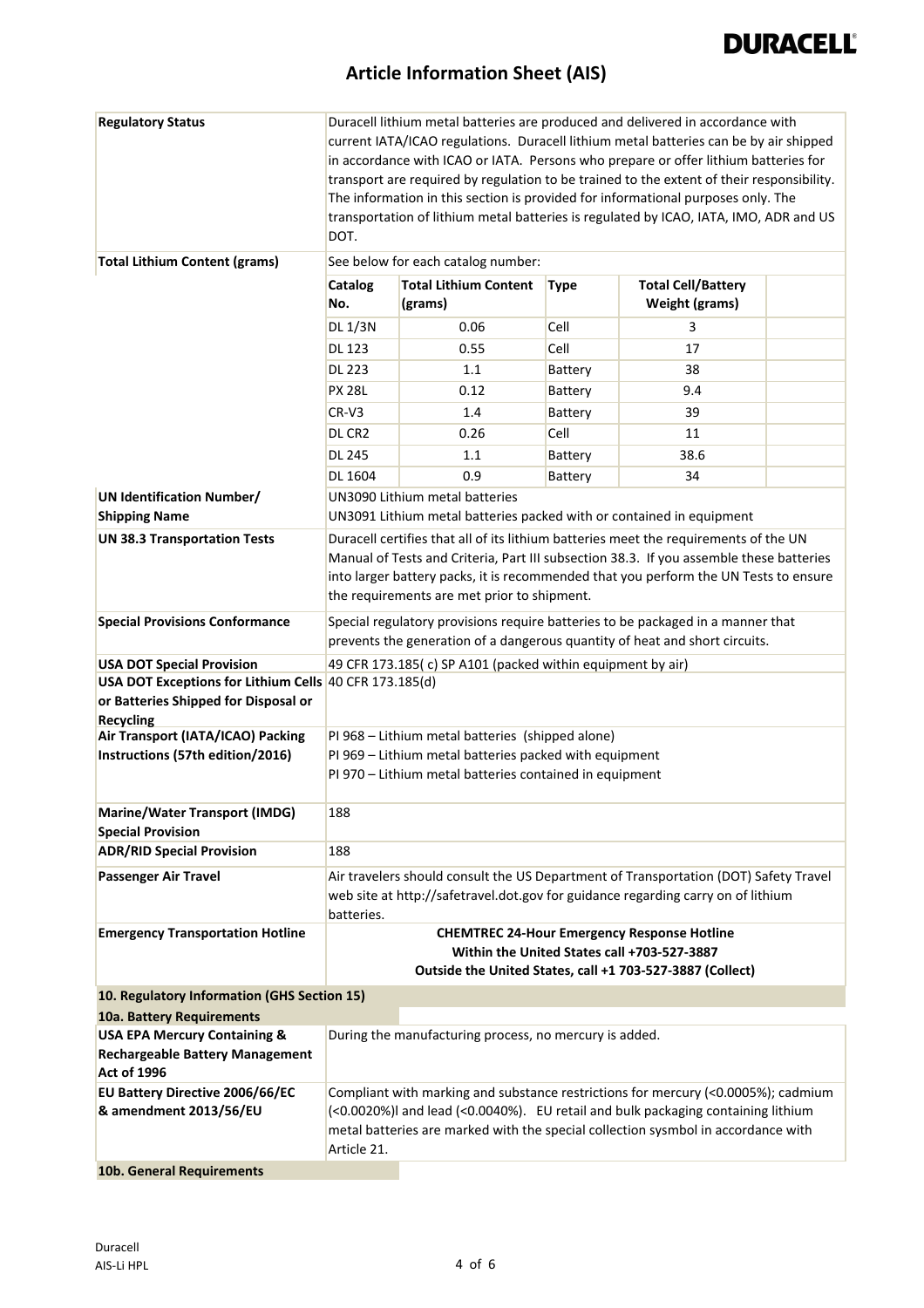# **DURACELL®**

| USA CPSIA 2008 (PL. 11900314)              | Exempt                                                                                                                                                                   |  |  |  |
|--------------------------------------------|--------------------------------------------------------------------------------------------------------------------------------------------------------------------------|--|--|--|
| USA CPSC FHSA (16 CFR 1500)                | Consumer batteries are not listed as a hazardous product.                                                                                                                |  |  |  |
| USA EPA TSCA Section 13 (40 CFR            | For customs clearance purpose, batteries are defined as an "Article".                                                                                                    |  |  |  |
| 707.20)                                    |                                                                                                                                                                          |  |  |  |
| USA EPA RCRA (40 CFR 261)                  | "Charged" lithium metal batteries meet the criteria (D003 - Reactivity) of a hazardous                                                                                   |  |  |  |
|                                            | waste as defined under the Resource Conservation and Recovery Act (RCRA) 40 CFR                                                                                          |  |  |  |
|                                            | 261.23. If recycled, lithium metal batteries are classified as Universal Waste.                                                                                          |  |  |  |
|                                            |                                                                                                                                                                          |  |  |  |
| <b>USA California Prop 65</b>              | No warning required per 3rd party assessment.                                                                                                                            |  |  |  |
| <b>CANADA Products Containing</b>          | Mercury free                                                                                                                                                             |  |  |  |
| <b>Mercury Regulations SOR/20140254</b>    |                                                                                                                                                                          |  |  |  |
|                                            |                                                                                                                                                                          |  |  |  |
| EU REACH SVHC's (168                       | Contains 1,2-dimethoxyethane (CAS# 110-71-4)                                                                                                                             |  |  |  |
| Substances/Candidate List Updated          |                                                                                                                                                                          |  |  |  |
| <b>EU REACH SVHC Communication</b>         | SVHC Substance Name: 1,2-dimethoxyethane (EGDME)                                                                                                                         |  |  |  |
|                                            | Use: Incorporated in a lithium battery as electrolyte solvent                                                                                                            |  |  |  |
|                                            | EINEC Number: 203-794-9                                                                                                                                                  |  |  |  |
|                                            | CAS Number: 110-71-4                                                                                                                                                     |  |  |  |
|                                            | Concentration: The battery contains EGDME -SVHC in a concentration ranging from                                                                                          |  |  |  |
|                                            | 1.0 to 5.0% by weight. Because the battery is sealed, 100% of the EGDME-SVHC is                                                                                          |  |  |  |
|                                            | contained in the battery.                                                                                                                                                |  |  |  |
|                                            | Safe Handling: Do not open the battery or disassemble it. Do not expose to fire or high                                                                                  |  |  |  |
|                                            | temperatures (>60°C). At end of life, the battery should be taken back to the nearest                                                                                    |  |  |  |
|                                            | collection point established by a National Collection Scheme used for batteries.                                                                                         |  |  |  |
|                                            |                                                                                                                                                                          |  |  |  |
| <b>EU REACH Article 31</b>                 | An SDS is not required for articles.                                                                                                                                     |  |  |  |
| 10c. Regulatory Definitions - Articles     |                                                                                                                                                                          |  |  |  |
| <b>USA OSHA</b>                            | 29 CFR 1910.1200(b)(6)(v)                                                                                                                                                |  |  |  |
| <b>USA TSCA</b>                            | 40 CFR 704.3; 710.2(3)(c); and [19 CFR 12.1209a)]                                                                                                                        |  |  |  |
| <b>EU REACH</b>                            | Title 1 - Chapter 2 - Article 3(3)                                                                                                                                       |  |  |  |
| <b>GHS</b>                                 | Section 1.3.2.1                                                                                                                                                          |  |  |  |
| 11. Other Information                      |                                                                                                                                                                          |  |  |  |
| 11a. Certification & 3rd Party Approvals   |                                                                                                                                                                          |  |  |  |
| <b>UL Listing</b>                          | Lithium Batteries - Component BBCV2.MH12538                                                                                                                              |  |  |  |
|                                            | 11b. AIS Hazard Communication Approaches (consulted in developing this document):                                                                                        |  |  |  |
| <b>Globally Harmonized System (GHS)</b>    | GHS SDS requirements and classification criteria do not apply to articles or products                                                                                    |  |  |  |
|                                            | (such as batteries) that have a fixed shape, which are not intended to release a                                                                                         |  |  |  |
|                                            | chemical. The article exemption is found in Section 1.3.2.1.1 of the GHS and reads:                                                                                      |  |  |  |
|                                            | The GHS applies to pure substances and their dilute solutions and to mixtures.                                                                                           |  |  |  |
|                                            | "Articles" as defined by the Hazard Communication Standard (29 CFR 1900.1200) of                                                                                         |  |  |  |
|                                            | the OSHA of the USA, or by similar definition, are outside the scope of the system."                                                                                     |  |  |  |
|                                            | Joint Article Management Promotion JAMP is a Japanese Industry Association who developed the concept of an Article                                                       |  |  |  |
| <b>Consortium JAMP</b>                     | Information Sheet as a supply chain tool to share and communicate chemical                                                                                               |  |  |  |
|                                            |                                                                                                                                                                          |  |  |  |
|                                            | information in articles. The AIS authoring process is based on "declarable" substances<br>to meet global regulatory requirements as well as substances to be reported by |  |  |  |
|                                            |                                                                                                                                                                          |  |  |  |
| IEC 62474 Ed. 1.0 B:2012 Material          | GADSL, JIG, etc.<br>An international standard that came into effect in March 2012 concerning declaration                                                                 |  |  |  |
| <b>Declaration for Products of and for</b> | for electrical and electronic products. IEC 6274 replaces the defunct Joint Industry                                                                                     |  |  |  |
| the Electro-technical Industry             | Guide - Material Declaration for Electro-technical Products (JIG-101-Ed 4.1 (May 21,                                                                                     |  |  |  |
|                                            | 2012)                                                                                                                                                                    |  |  |  |